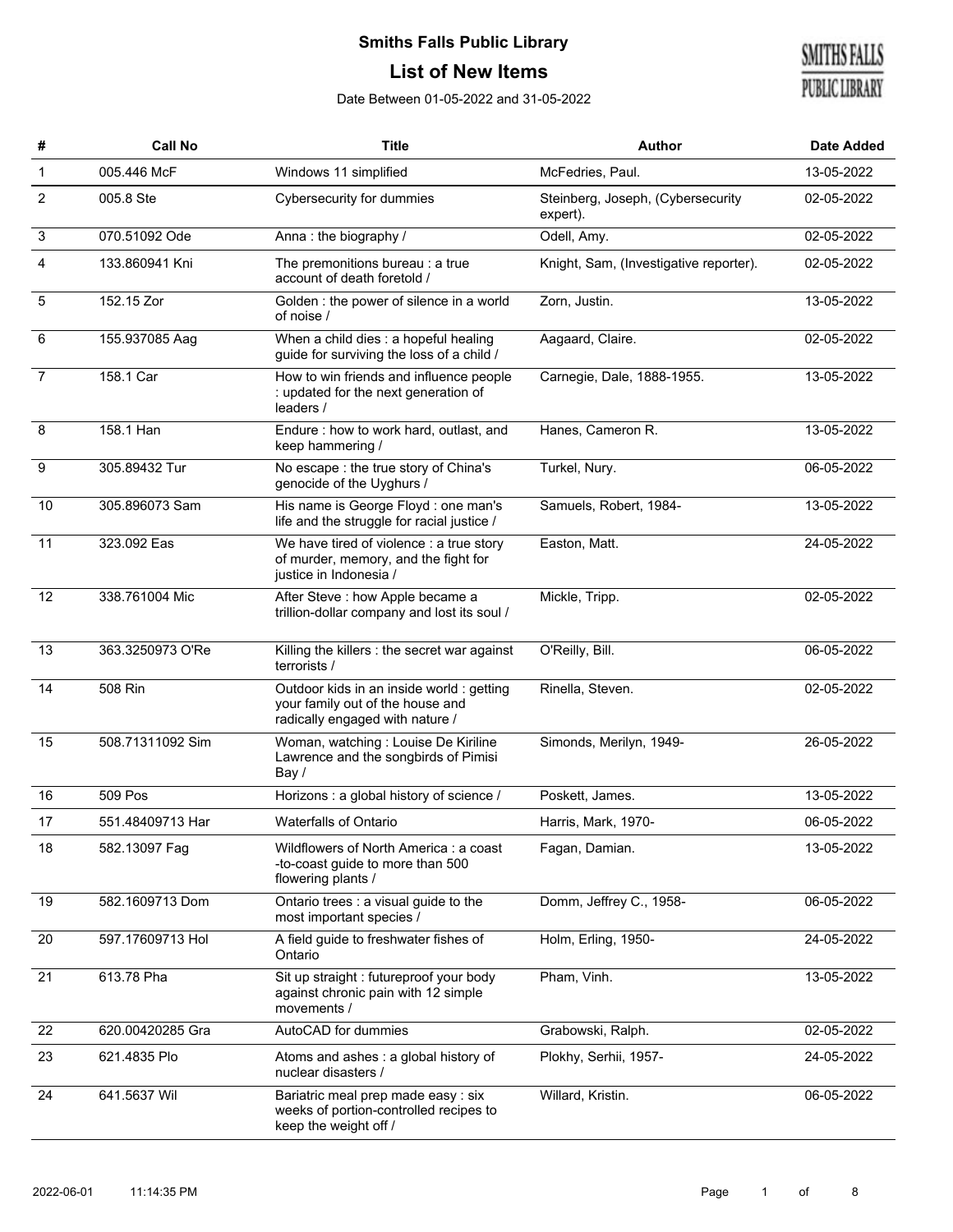## **Smiths Falls Public Library**

### **List of New Items**

| <b>SMITHS FALLS</b> |
|---------------------|
| PUBLIC LIBRARY      |

| #          | <b>Call No</b>   | <b>Title</b>                                                                                                                                     | <b>Author</b>                                    | <b>Date Added</b> |
|------------|------------------|--------------------------------------------------------------------------------------------------------------------------------------------------|--------------------------------------------------|-------------------|
| 25         | 641.564 Bur      | Peak season: 12 months of recipes<br>celebrating Ontario's freshest<br>ingredients /                                                             | Buryk, Deirdre.                                  | 13-05-2022        |
| 26         | 641.862 Hal      | Great scoops : recipes from a<br>neighborhood ice cream shop /                                                                                   | Haley, Marlene.                                  | 02-05-2022        |
| 27         | 667.26 Hal       | Natural kitchen dyes : make your own<br>dyes from fruit, vegetables, herbs and<br>tea, plus ten eco-friendly craft projects /                    | Hall, Alicia.                                    | 02-05-2022        |
| 28         | 709.04 Hoo       | Modern: genius, madness, and one<br>tumultuous decade that changed art<br>forever /                                                              | Hook, Philip.                                    | 06-05-2022        |
| 29         | 741.5942 Moo     | Watchmen                                                                                                                                         | Moore, Alan, 1953-                               | 06-05-2022        |
| 30         | 741.5973 Qui     | Miss Butterworth and the mad baron: a<br>graphic novel /                                                                                         | Quinn, Julia, 1970-                              | 06-05-2022        |
| 31         | 741.5973 Tod     | After : the graphic novel.                                                                                                                       | Todd, Anna                                       | 24-05-2022        |
| 32         | 748.50282 Coo    | Kicking glass : a creative guide to<br>stained glass craft /                                                                                     | Cooper, Neile.                                   | 24-05-2022        |
| 33         | 791.43028092 Liu | We were dreamers : an immigrant<br>superhero origin story /                                                                                      | Liu, Simu, 1989-                                 | 13-05-2022        |
| 34         | 792.028092 Dav   | Finding me                                                                                                                                       | Davis, Viola, 1965-                              | 13-05-2022        |
| 35         | 796.96266 Mor    | 1972 : the series that changed hockey<br>forever /                                                                                               | Morrison, Scott, 1958-                           | 02-05-2022        |
| 36         | 808.06665 Whe    | Write for your life : a guide to clear and<br>purposeful writing (and presentations) /                                                           | Wheelan, Charles J.                              | 24-05-2022        |
| 37         | 813.6 Per        | Lost in Canada : an immigrant's second<br>thoughts /                                                                                             | Perovic, Lydia, 1974-                            | 02-05-2022        |
| 38         | 814.54 Sed       | Happy-go-lucky                                                                                                                                   | Sedaris, David.                                  | 26-05-2022        |
| 39         | 815,008 Nus      | Undelivered : the never-heard speeches<br>that would have rewritten history /                                                                    | Nussbaum, Jeff, 1975-                            | 06-05-2022        |
| 40         | 819.32 Cae       | Half-bads in white regalia : a memoir /                                                                                                          | Caetano, Cody.                                   | 30-05-2022        |
| 41         | 822.33 Sha       | King Henry VIII, or, All is true                                                                                                                 | Shakespeare, William, 1564-1616.                 | 06-05-2022        |
| 42         | 851.1 Dan        | The divine comedy                                                                                                                                | Dante Alighieri, 1265-1321.                      | 02-05-2022        |
| 43         | 891.5511 Rum     | Rumi: selected poems /                                                                                                                           | Jalåal al-Dåin Råumåi, Maulana, 1207<br>$-1273.$ | 24-05-2022        |
| 44         | 909 Pau          | Myths of modern history: from the<br>French Revolution to the 20th century<br>world wars and the Cold War -- new<br>perspectives on key events / | Pauwels, Jacques R.                              | 24-05-2022        |
| 45         | 916.2043 Mil     | River of the gods: genius, courage, and<br>betrayal in the search for the source of<br>the Nile /                                                | Millard, Candice.                                | 13-05-2022        |
| 46         | 917.1304 Ear     | 125 nature hot spots in Ontario: the<br>best parks, conservation areas and wild<br>places /                                                      | Earley, Chris, 1968-                             | 06-05-2022        |
| 47         | 917.204 Lon      | Lonely Planet Mexico                                                                                                                             |                                                  | 06-05-2022        |
| 48         | 940.5318092 Fra  | The diary of a young girl                                                                                                                        | Frank, Anne, 1929-1945.                          | 02-05-2022        |
| 49         | 941.085092 Que   | A queen for all seasons : a celebration<br>of Queen Elizabeth II on her platinum<br>jubilee /                                                    |                                                  | 13-05-2022        |
| 2022-06-01 | 11:14:35 PM      |                                                                                                                                                  | 2<br>Page                                        | 8<br>of           |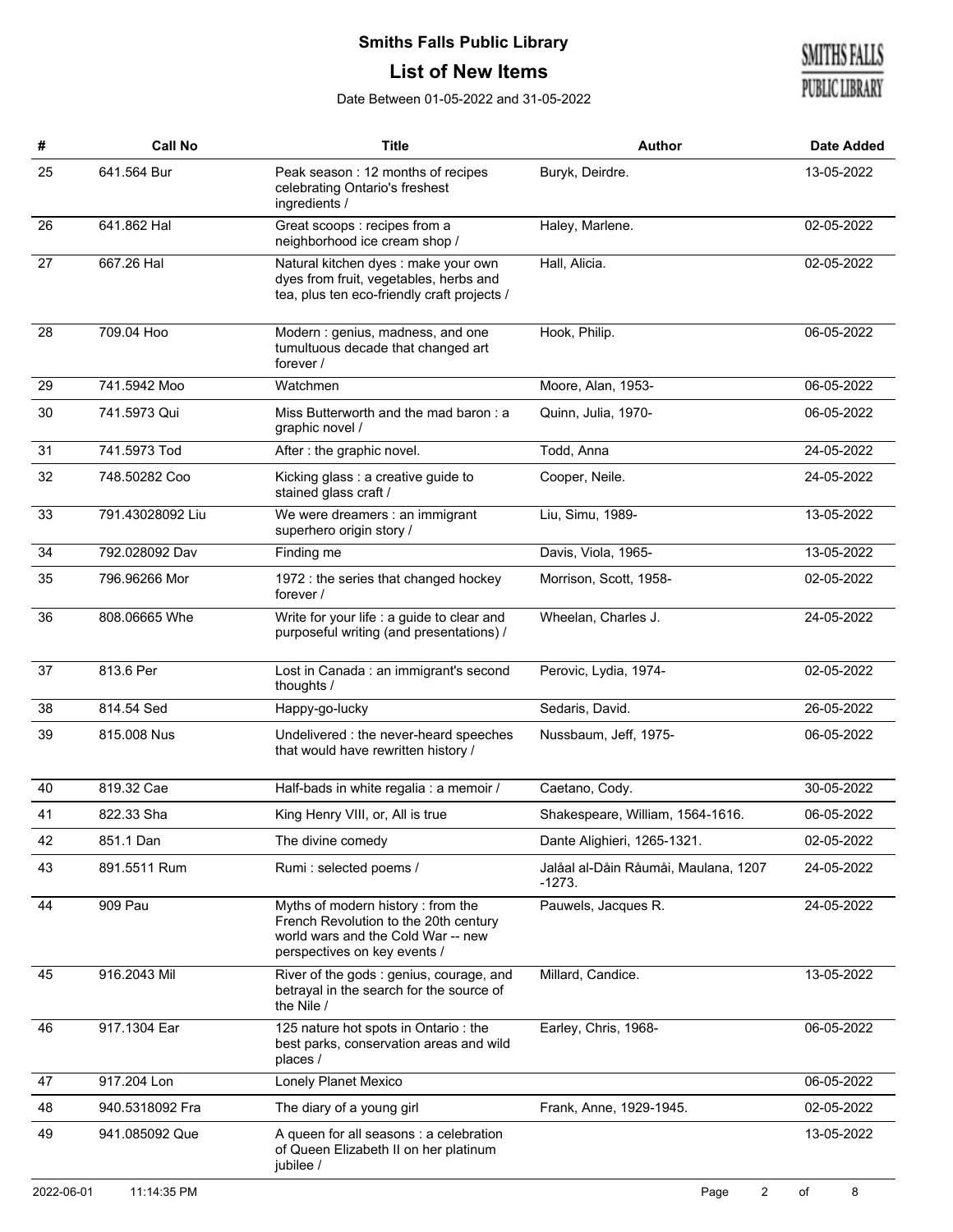## Date Between 01-05-2022 and 31-05-2022

**# Call No Title Author Date Added**

947.7 Plo The gates of Europe : a history of Plokhy, Serhii, 1957- 24-05-2022



|    |                  | Ukraine /                                                                           |                                      |            |
|----|------------------|-------------------------------------------------------------------------------------|--------------------------------------|------------|
| 51 | 947.7086092 Urb  | Zelensky : the unlikely Ukrainian hero<br>who defied Putin and united the world /   | Urban, Andrew L., 1945-              | 13-05-2022 |
| 52 | 959.57 Vas       | Lion City: Singapore and the invention<br>of modern Asia /                          | Vasagar, Jeevan.                     | 26-05-2022 |
| 53 | 973.56092 Bro    | The first populist : the defiant life of<br>Andrew Jackson /                        | Brown, David S. (David Scott), 1966- | 13-05-2022 |
| 54 | 973.9220922 McN  | Because our fathers lied : a memoir of<br>truth and family, from Vietnam to today / | McNamara, Craig.                     | 13-05-2022 |
| 55 | <b>DVD Batma</b> | The batman (DVD)                                                                    |                                      | 03-05-2022 |
| 56 | DVD Uncha        | Uncharted (DVD)                                                                     |                                      | 03-05-2022 |
| 57 | <b>FIC Adams</b> | The hitch hiker's guide to the galaxy                                               | Adams, Douglas, 1952-2001.           | 13-05-2022 |
| 58 | <b>FIC Alhar</b> | Narinjah : the bitter orange tree /                                                 | òHåarithåi, Jåukhah.                 | 06-05-2022 |
| 59 | <b>FIC Ali</b>   | Love marriage : a novel /                                                           | Ali, Monica, 1967-                   | 02-05-2022 |
| 60 | <b>FIC Andre</b> | The homewreckers : a novel /                                                        | Andrews, Mary Kay, 1954-             | 24-05-2022 |
| 61 | FIC Asimo        | Foundation ; : Foundation and empire ;<br>Second foundation /                       | Asimov, Isaac, 1920-1992.            | 13-05-2022 |
| 62 | FIC Asimo        | I, robot                                                                            | Asimov, Isaac, 1920-1992.            | 06-05-2022 |
| 63 | FIC Atwoo        | Oryx and Crake: a novel /                                                           | Atwood, Margaret, 1939-              | 06-05-2022 |
| 64 | FIC Bamfo        | Deep water                                                                          | Bamford, Emma.                       | 30-05-2022 |
| 65 | <b>FIC Barcl</b> | Take your breath away : a novel /                                                   | Barclay, Linwood.                    | 13-05-2022 |
| 66 | <b>FIC Base</b>  | Death at the Savoy                                                                  | Base, Ron.                           | 24-05-2022 |
| 67 | FIC Bemro        | The river twice : a novel /                                                         | Bemrose, John, 1947-                 | 24-05-2022 |
| 68 | <b>FIC Bidul</b> | Going to beautiful : a novel /                                                      | Bidulka, Anthony.                    | 02-05-2022 |
| 69 | <b>FIC Black</b> | Book of night                                                                       | Black, Holly.                        | 06-05-2022 |
| 70 | FIC Bohja        | The lioness : a novel /                                                             | Bohjalian, Chris, 1962-              | 06-05-2022 |
| 71 | FIC Bradb        | The martian chronicles                                                              | Bradbury, Ray, 1920-2012.            | 24-05-2022 |
| 72 | <b>FIC Brook</b> | The sword of Shannara trilogy                                                       | Brooks, Terry.                       | 06-05-2022 |
| 73 | FIC Burke        | Every cloak rolled in blood                                                         | Burke, James Lee, 1936-              | 24-05-2022 |
| 74 | FIC Canas        | The hacienda                                                                        | Cañas, Isabel.                       | 02-05-2022 |
| 75 | FIC Carca        | Nonna Maria and the case of the<br>missing bride                                    | Carcaterra, Lorenzo.                 | 02-05-2022 |
| 76 | FIC Carr         | In the blood : a thriller /                                                         | Carr, Jack, (Joint pseudonym).       | 13-05-2022 |
| 77 | FIC Chaon        | Sleepwalk : a novel /                                                               | Chaon, Dan.                          | 24-05-2022 |
| 78 | FIC Chen         | Brotherhood                                                                         | Chen, Mike.                          | 30-05-2022 |
| 79 | <b>FIC Cleet</b> | Our last days in Barcelona                                                          | Cleeton, Chanel.                     | 24-05-2022 |
| 80 | FIC Divak        | The last queen : a novel of courage and<br>resistance /                             | Divakaruni, Chitra Banerjee, 1956-   | 06-05-2022 |
| 81 | FIC Downe        | The shadow house                                                                    | Downes, Anna.                        | 02-05-2022 |
| 82 | FIC Dumon        | Queerly beloved : a novel /                                                         | Dumond, Susie.                       | 02-05-2022 |
|    |                  |                                                                                     |                                      |            |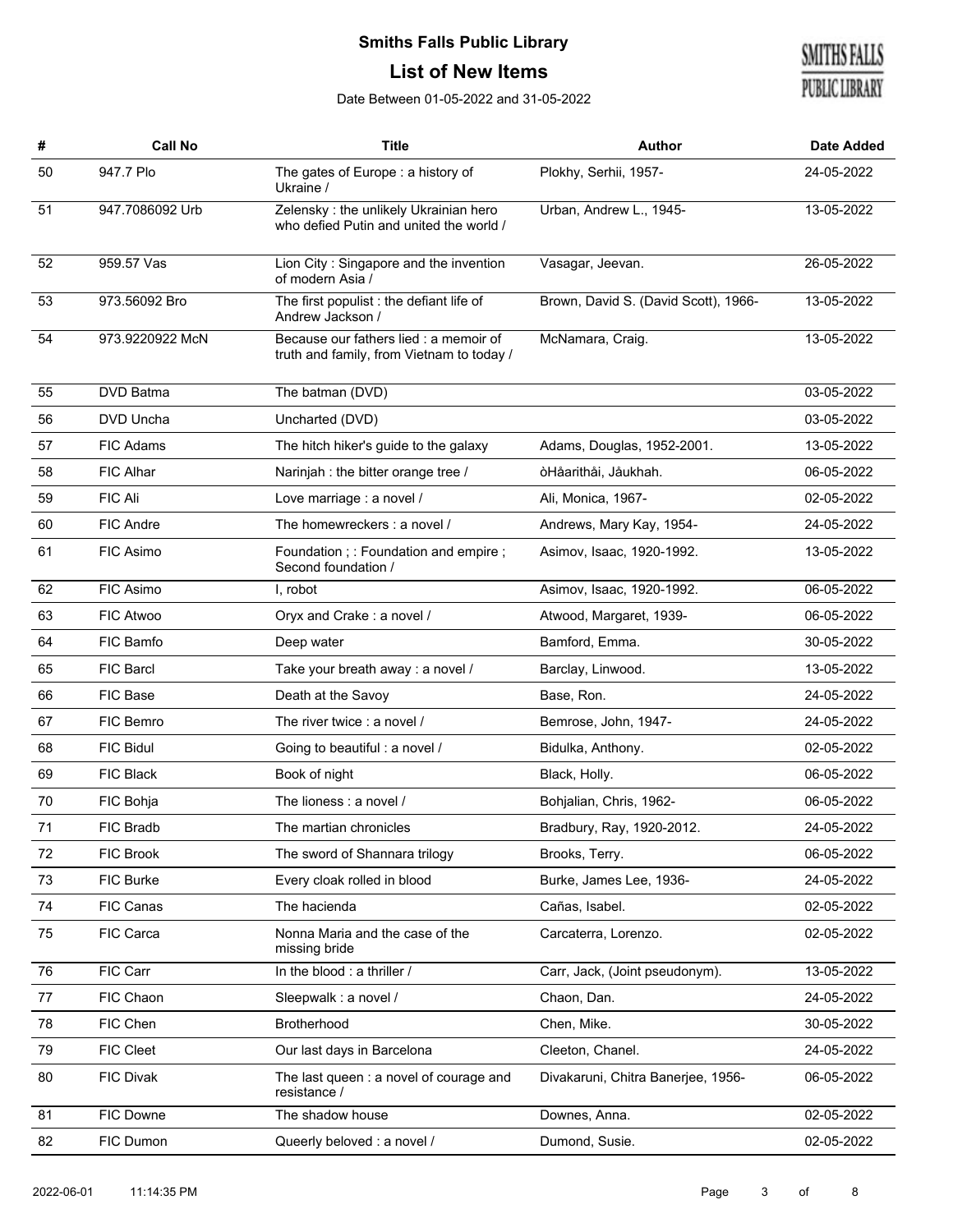## SMITHS FALLS PUBLIC LIBRARY

| #   | <b>Call No</b>   | <b>Title</b>                                             | <b>Author</b>                       | <b>Date Added</b> |
|-----|------------------|----------------------------------------------------------|-------------------------------------|-------------------|
| 83  | <b>FIC Emezi</b> | You made a fool of death with your<br>beauty : a novel / | Emezi, Akwaeke.                     | 24-05-2022        |
| 84  | FIC Espac        | Notes on your sudden disappearance :<br>a novel /        | Espach, Alison, 1984-               | 13-05-2022        |
| 85  | <b>FIC Fishe</b> | The sweet life                                           | Fisher, Suzanne Woods.              | 06-05-2022        |
| 86  | <b>FIC Fortu</b> | Every summer after                                       | Fortune, Carley.                    | 06-05-2022        |
| 87  | FIC Fox          | The cowboy says yes                                      | Fox, Addison.                       | 02-05-2022        |
| 88  | FIC Frenc        | In the woods                                             | French, Tana.                       | 24-05-2022        |
| 89  | FIC Gabha        | When the meadow blooms                                   | Gabhart, Ann H., 1947-              | 06-05-2022        |
| 90  | FIC Gaima        | American gods : a novel /                                | Gaiman, Neil.                       | 26-05-2022        |
| 91  | <b>FIC Gibso</b> | Neuromancer                                              | Gibson, William, 1948-              | 06-05-2022        |
| 92  | <b>FIC Giffi</b> | Meant to be : a novel /                                  | Giffin, Emily.                      | 26-05-2022        |
| 93  | <b>FIC Grish</b> | Sparring partners                                        | Grisham, John.                      | 26-05-2022        |
| 94  | FIC Hardi        | The perfect family                                       | Harding, Robyn.                     | 13-05-2022        |
| 95  | FIC Harkn        | A discovery of witches                                   | Harkness, Deborah E., 1965-         | 24-05-2022        |
| 96  | <b>FIC Heltz</b> | Just like mother                                         | Heltzel, Anne.                      | 24-05-2022        |
| 97  | FIC Henry        | <b>Book lovers</b>                                       | Henry, Emily.                       | 02-05-2022        |
| 98  | FIC Hepwo        | The younger wife                                         | Hepworth, Sally.                    | 02-05-2022        |
| 99  | FIC Herre        | A Caribbean heiress in Paris                             | Herrera, Adriana, (Romance author). | 26-05-2022        |
| 100 | FIC James        | Mothers and daughters                                    | James, Erica, 1960-                 | 06-05-2022        |
| 101 | FIC Jenne        | Bloomsbury girls                                         | Jenner, Natalie.                    | 13-05-2022        |
| 102 | FIC Jonas        | Sweet Sweet Revenge Ltd                                  | Jonasson, Jonas, 1961-              | 26-05-2022        |
| 103 | <b>FIC Kalla</b> | The darkness in the light : a thriller /                 | Kalla, Daniel.                      | 02-05-2022        |
| 104 | FIC Kay          | All the seas of the world                                | Kay, Guy Gavriel.                   | 24-05-2022        |
| 105 | FIC Korel        | The latecomer                                            | Korelitz, Jean Hanff, 1961-         | 30-05-2022        |
| 106 | FIC Kurko        | Grey bees                                                | Kurkov, Andreæi.                    | 24-05-2022        |
| 107 | FIC Lama         | We measure the earth with our bodies :<br>a novel /      | Lama, Tsering Yangzom.              | 24-05-2022        |
| 108 | FIC Leary        | The foundling : a novel /                                | Leary, Ann.                         | 30-05-2022        |
| 109 | FIC Lee          | To kill a mockingbird                                    | Lee, Harper.                        | 06-05-2022        |
| 110 | FIC Lupic        | Robert B. Parker's Revenge tour                          | Lupica, Mike.                       | 02-05-2022        |
| 111 | <b>FIC Malle</b> | The Boardwalk Bookshop                                   | Mallery, Susan.                     | 26-05-2022        |
| 112 | FIC Marti        | The last mile                                            | Martin, Kat.                        | 26-05-2022        |
| 113 | FIC McCul        | <b>Breathless</b>                                        | McCulloch, Amy, 1986-               | 02-05-2022        |
| 114 | FIC McKin        | Never coming home                                        | McKinnon, Hannah Mary.              | 24-05-2022        |
| 115 | FIC McTie        | The murder rule : a novel /                              | McTiernan, Dervla.                  | 06-05-2022        |
| 116 | FIC Micha        | Secrets                                                  | Michaels, Fern.                     | 26-05-2022        |
| 117 | FIC Mille        | The change : a novel /                                   | Miller, Kirsten, 1973-              | 02-05-2022        |
| 118 | FIC Moore        | This is how we love                                      | Moore, Lisa, 1964-                  | 06-05-2022        |
| 119 | FIC Morga        | Beach house summer : a novel /                           | Morgan, Sarah, 1948-                | 13-05-2022        |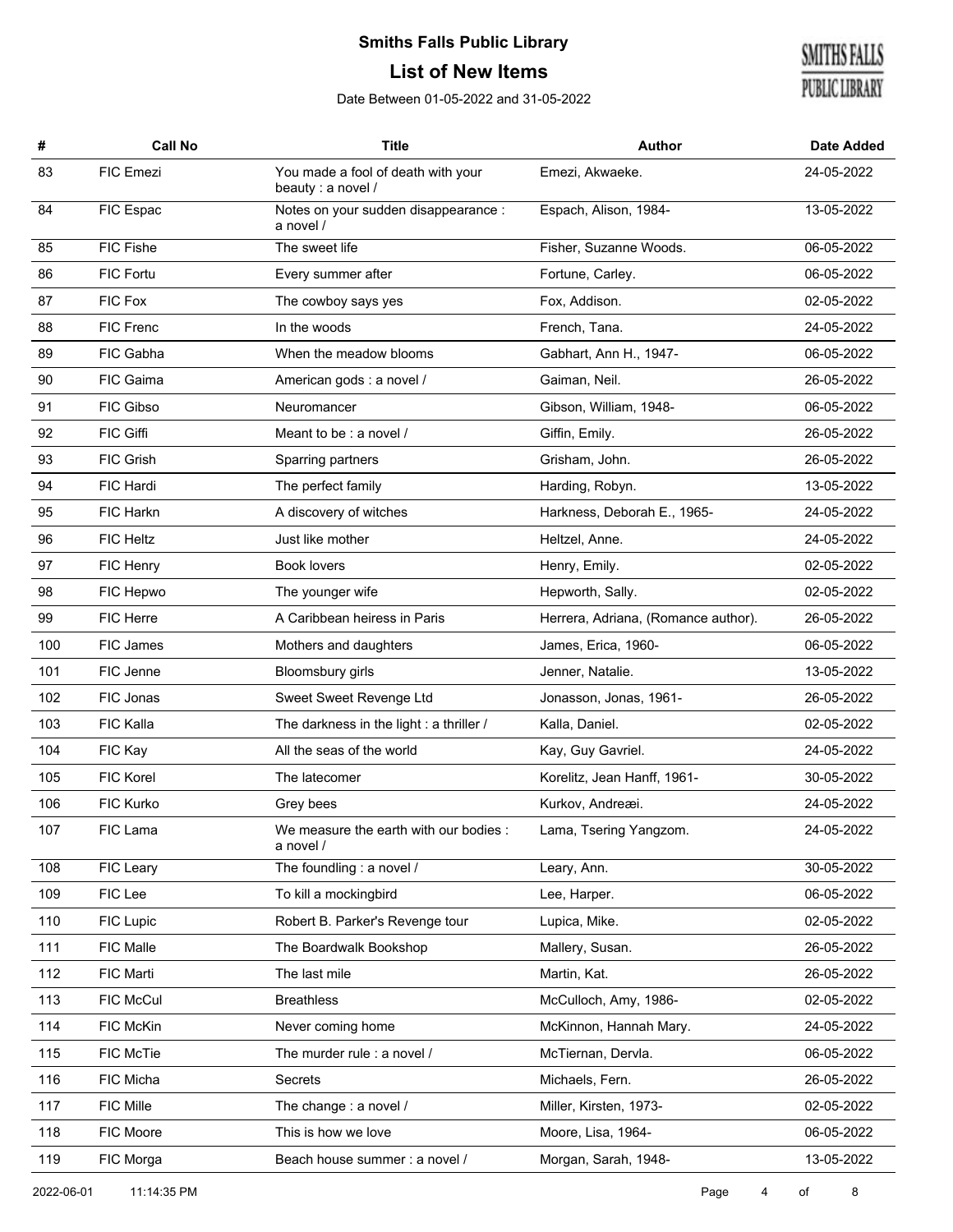Date Between 01-05-2022 and 31-05-2022

# SMITHS FALLS PUBLIC LIBRARY

| #   | Call No          | <b>Title</b>                                                      | Author                         | <b>Date Added</b> |
|-----|------------------|-------------------------------------------------------------------|--------------------------------|-------------------|
| 120 | <b>FIC Mosio</b> | In search of April Raintree                                       | Mosionier, Beatrice, 1949-     | 06-05-2022        |
| 121 | FIC Munro        | Lives of girls and women : a novel /                              | Munro, Alice, 1931-            | 02-05-2022        |
| 122 | <b>FIC Patri</b> | The messy lives of book people                                    | Patrick, Phaedra.              | 26-05-2022        |
| 123 | <b>FIC Patte</b> | 22 seconds                                                        | Patterson, James, 1947-        | 02-05-2022        |
| 124 | FIC Pavon        | Two nights in Lisbon                                              | Pavone, Chris.                 | 26-05-2022        |
| 125 | <b>FIC Pears</b> | Suspects                                                          | Pearse, Lesley.                | 02-05-2022        |
| 126 | FIC Popp         | Magic, lies, and deadly pies : a novel /                          | Popp, Misha.                   | 06-05-2022        |
| 127 | <b>FIC Rekul</b> | Hidden pictures : a novel /                                       | Rekulak, Jason.                | 24-05-2022        |
| 128 | FIC Richa        | The book woman's daughter : a novel /                             | Richardson, Kim Michele.       | 02-05-2022        |
| 129 | FIC Rober        | Nightwork                                                         | Roberts, Nora.                 | 24-05-2022        |
| 130 | FIC Runde        | The shore : a novel /                                             | Runde, Katie, 1982-            | 24-05-2022        |
| 131 | FIC Ryan         | The wedding dress sewing circle : a<br>novel /                    | Ryan, Jennifer, 1973-          | 26-05-2022        |
| 132 | FIC Selva        | Mansions of the moon : a novel /                                  | Selvadurai, Shyam, 1965-       | 06-05-2022        |
| 133 | FIC Smith        | Companion piece                                                   | Smith, Ali, 1962-              | 02-05-2022        |
| 134 | FIC Sten         | The resting place                                                 | Sten, Camilla, 1992-           | 06-05-2022        |
| 135 | FIC Steph        | Snow crash: a novel /                                             | Stephenson, Neal.              | 06-05-2022        |
| 136 | <b>FIC Strau</b> | This time tomorrow                                                | Straub, Emma.                  | 13-05-2022        |
| 137 | FIC Swan         | The last summer                                                   | Swan, Karen, (Writer).         | 06-05-2022        |
| 138 | <b>FIC Tolst</b> | War and peace                                                     | Tolstoy, Leo, graf, 1828-1910. | 02-05-2022        |
| 139 | FIC VanPe        | Remarkably bright creatures : a novel /                           | Van Pelt, Shelby.              | 02-05-2022        |
| 140 | FIC Waxma        | Adult assembly required                                           | Waxman, Abbi.                  | 13-05-2022        |
| 141 | FIC Weine        | The summer place : a novel /                                      | Weiner, Jennifer.              | 13-05-2022        |
| 142 | <b>FIC Willi</b> | The lost summers of Newport : a novel /                           | Williams, Beatriz.             | 13-05-2022        |
| 143 | <b>FIC Willi</b> | The dictionary of lost words : a novel /                          | Williams, Pip, 1969-           | 26-05-2022        |
| 144 | FIC Yoon         | City of orange : a novel /                                        | Yoon, David.                   | 24-05-2022        |
| 145 | J 371.829 New    | The Witness Blanket: truth, art and<br>reconciliation /           | Newman, Carey, 1975-           | 26-05-2022        |
| 146 | J 598.7 2 Per    | Woodpeckers                                                       | Perish, Patrick,               | 12-05-2022        |
| 147 | J 599.77 5 Per   | Red foxes                                                         | Perish, Patrick,               | 12-05-2022        |
| 148 | J 745.5028 Jag   | Ultimate slime : totally borax free! /                            | Jagan, Alyssa.                 | 13-05-2022        |
| 149 | J 782.42026 Dia  | Charlotte Diamond's animal friends : a<br>collection of songs /   | Diamond, Charlotte.            | 02-05-2022        |
| 150 | J 909 His        | History : a visual encyclopedia /                                 |                                | 06-05-2022        |
| 151 | J FIC Amos       | Cookies and milk                                                  | Amos, Shawn.                   | 24-05-2022        |
| 152 | J FIC Arnol      | Friendly frenzy                                                   | Arnold, Tedd.                  | 02-05-2022        |
| 153 | J FIC Bakal      | F.A.R.T.: the F.A.R.T. diaries, top<br>secret! no kids allowed! / | Bakalian, Peter.               | 02-05-2022        |
| 154 | J FIC Batte      | Cranky Chicken                                                    | Battersby, Katherine.          | 13-05-2022        |
|     |                  |                                                                   |                                |                   |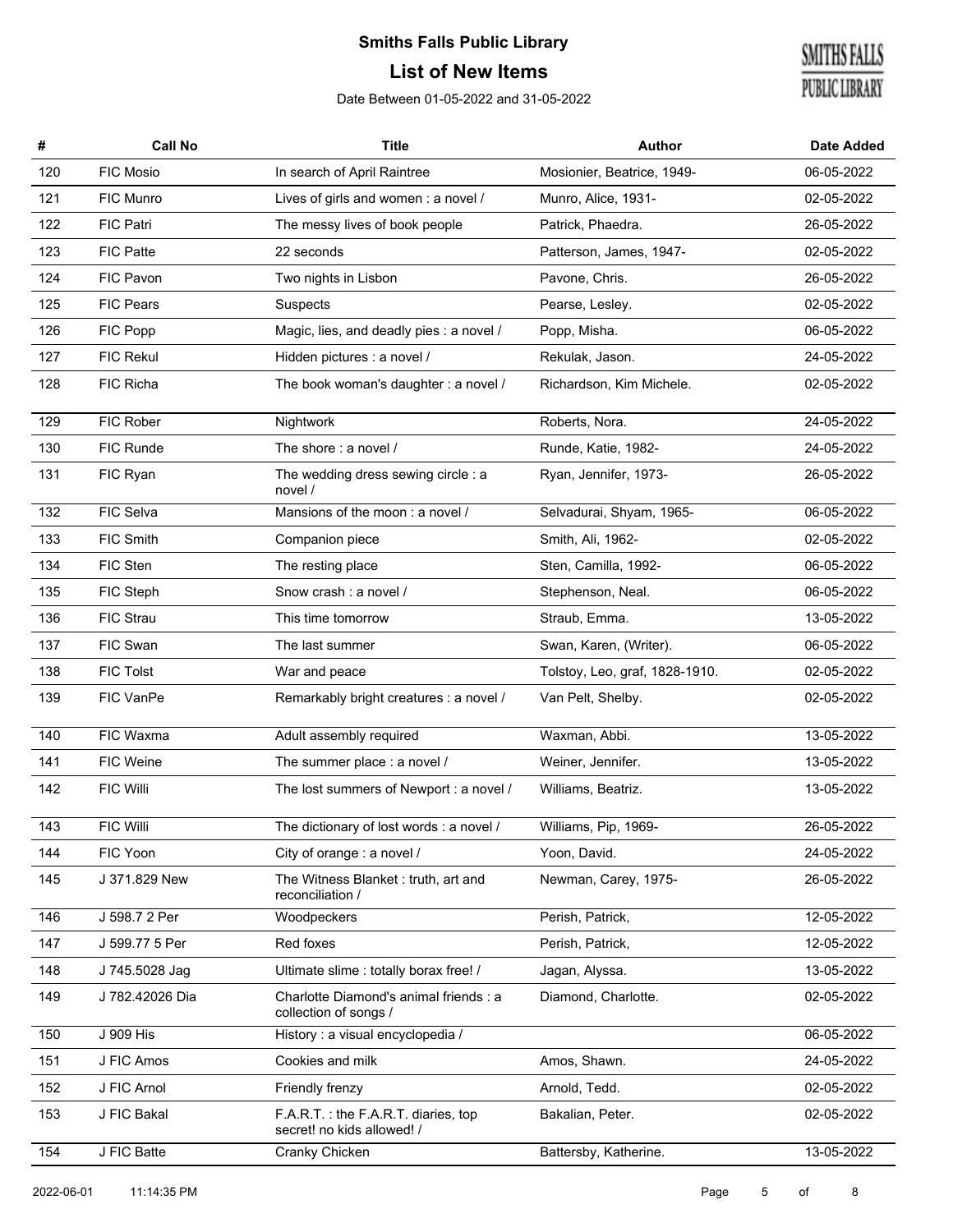SMITHS FALLS PUBLIC LIBRARY

| #   | <b>Call No</b> | <b>Title</b>                                            | <b>Author</b>                                 | <b>Date Added</b> |
|-----|----------------|---------------------------------------------------------|-----------------------------------------------|-------------------|
| 155 | J FIC Broac    | Duet                                                    | Broach, Elise.                                | 13-05-2022        |
| 156 | J FIC Burne    | Fair and square                                         | Burnell, Heather Ayris.                       | 02-05-2022        |
| 157 | J FIC Burne    | Cheer up                                                | Burnell, Heather Ayris.                       | 02-05-2022        |
| 158 | J FIC Burne    | Friends rock                                            | Burnell, Heather Ayris.                       | 02-05-2022        |
| 159 | J FIC Burne    | Sparkly new friends                                     | Burnell, Heather Ayris.                       | 02-05-2022        |
| 160 | J FIC Chris    | Swim team                                               | Christmas, Johnnie.                           | 13-05-2022        |
| 161 | J FIC Clayt    | The Marvellers                                          | Clayton, Dhonielle.                           | 06-05-2022        |
| 162 | J FIC Cohen    | Shadow grave                                            | Cohen, Marina, 1967-                          | 06-05-2022        |
| 163 | J FIC Dixon    | The bad luck skate                                      | Dixon, Franklin W.                            | 13-05-2022        |
| 164 | J FIC Emers    | <b>Drifters</b>                                         | Emerson, Kevin.                               | 06-05-2022        |
| 165 | J FIC Feuti    | Happy birthday, Hedgehog!                               | Feuti, Norman.                                | 02-05-2022        |
| 166 | J FIC Fitzh    | Harriet, the spy                                        | Fitzhugh, Louise.                             | 26-05-2022        |
| 167 | J FIC Grabe    | Mr. Lemoncello's very first game                        | Grabenstein, Chris.                           | 02-05-2022        |
| 168 | J FIC Green    | Dear friends                                            | Greenwald, Lisa.                              | 06-05-2022        |
| 169 | J FIC Hassa    | The prince of nowhere                                   | Hassan, Rochelle.                             | 02-05-2022        |
| 170 | J FIC Janss    | Moominpappa at sea                                      | Jansson, Tove                                 | 09-05-2022        |
| 171 | J FIC Johns    | Grave danger                                            | Johnston, Michael (Michael Anthony),<br>1973- | 02-05-2022        |
| 172 | J FIC Johns    | Confessions of a Dork Lord                              | Johnston, Michael, 1973-                      | 13-05-2022        |
| 173 | J FIC Knigh    | Lassie come-home                                        | Knight, Eric, 1897-1943.                      | 02-05-2022        |
| 174 | J FIC Lewis    | These are not the words                                 | Lewis, Amanda West.                           | 06-05-2022        |
| 175 | J FIC Liben    | Remarkably Ruby                                         | Libenson, Terri.                              | 26-05-2022        |
| 176 | J FIC Lucas    | Let the monster out                                     | Lucas, Chad.                                  | 24-05-2022        |
| 177 | J FIC McDon    | Real pigeons peck punches                               | McDonald, Andrew, 1982-                       | 24-05-2022        |
| 178 | J FIC McKay    | Binny for short                                         | McKay, Hilary                                 | 09-05-2022        |
| 179 | J FIC Mone     | The hunt for Mossman                                    | Mone, Gregory.                                | 24-05-2022        |
| 180 | J FIC Moyer    | Ham Helsing. : vampire hunter.                          | Moyer, Rich.                                  | 13-05-2022        |
| 181 | J FIC Patte    | The ultimate quest                                      | Patterson, James, 1947-                       | 24-05-2022        |
| 182 | J FIC Picho    | Random acts of fun                                      | Pichon, Liz.                                  | 02-05-2022        |
| 183 | J FIC Pilke    | Cat Kid comic club on purpose                           | Pilkey, Dav, 1966-                            | 02-05-2022        |
| 184 | J FIC Ranso    | <b>Swallows and Amazons</b>                             | Ransome, Arthur                               | 09-05-2022        |
| 185 | J FIC Reese    | Every bird a prince                                     | Reese, Jenn.                                  | 06-05-2022        |
| 186 | J FIC Shiel    | Linty: a pocketful of adventure /                       | Shiell, Mike.                                 | 13-05-2022        |
| 187 | J FIC Stand    | Yonder                                                  | Standish, Ali.                                | 06-05-2022        |
| 188 | J FIC Stead    | Skandar and the unicorn thief                           | Steadman, A. F.                               | 06-05-2022        |
| 189 | J FIC Stilt    | Have a heart, Geronimo                                  | Stilton, Geronimo.                            | 02-05-2022        |
| 190 | J FIC Wient    | Best friends, bikinis, and other summer<br>catastrophes | Wientge, Kristi.                              | 13-05-2022        |
| 191 | J FIC Yoon     | Lia Park and the missing jewel                          | Yoon, Jenna.                                  | 06-05-2022        |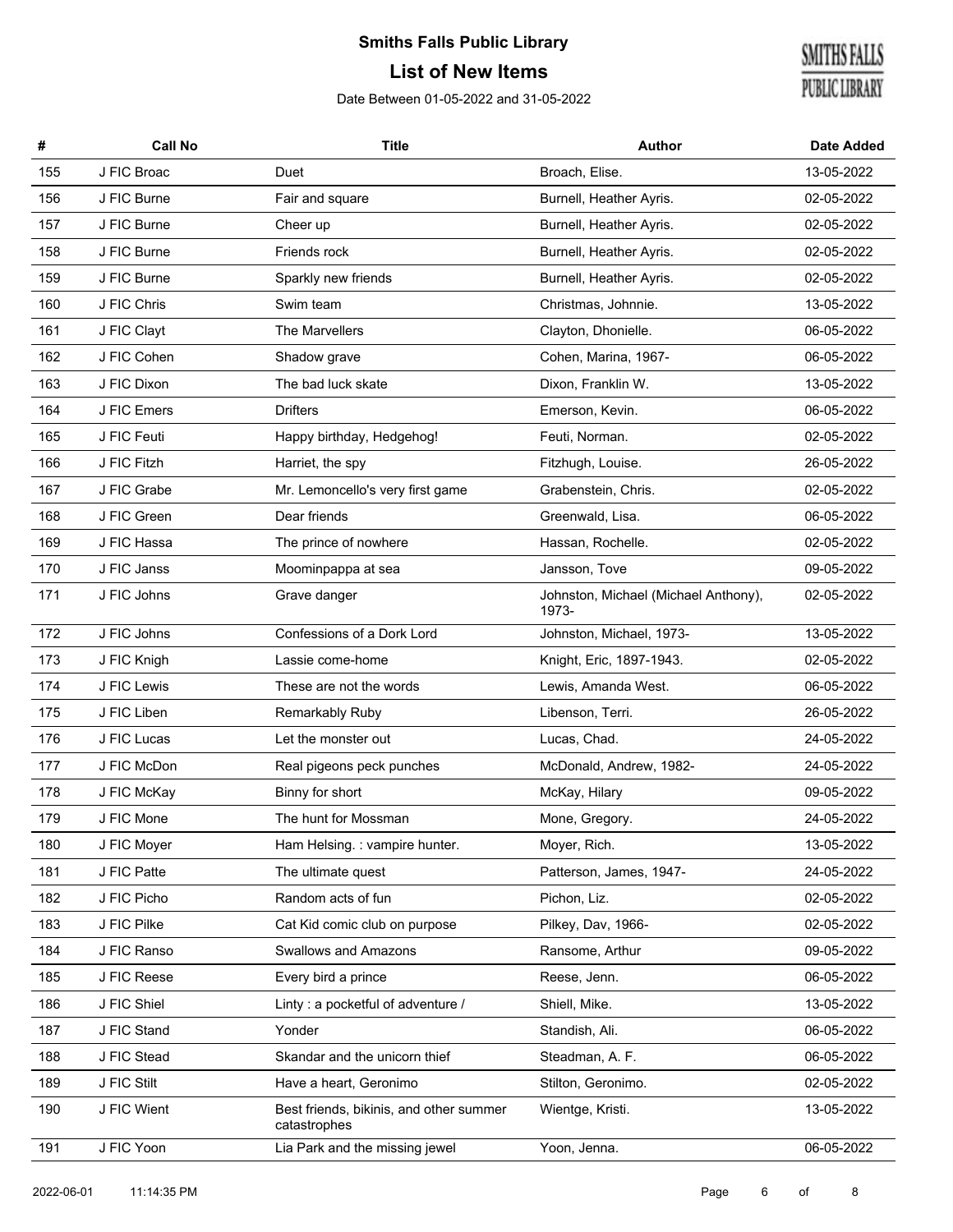## SMITHS FALLS PUBLIC LIBRARY

| #   | <b>Call No</b>  | <b>Title</b>                                                | <b>Author</b>                   | <b>Date Added</b> |
|-----|-----------------|-------------------------------------------------------------|---------------------------------|-------------------|
| 192 | J FIC Zhao      | Zachary Ying and the Dragon Emperor                         | Zhao, Xiran Jay.                | 13-05-2022        |
| 193 | JP Almad        | Brothers and sisters                                        | Almada, Ariel Andrés.           | 02-05-2022        |
| 194 | JP Baile        | Mud!                                                        | Bailey, Annie.                  | 13-05-2022        |
| 195 | JP DeLuc        | I'm not cute, I'm dangerous                                 | De Luca, Bruna,                 | 12-05-2022        |
| 196 | JP Desla        | It's me, Henry!                                             | Deslauriers, Stéphanie, 1987-   | 13-05-2022        |
| 197 | JP Dewdn        | Everything will be OK                                       | Dewdney, Anna.                  | 13-05-2022        |
| 198 | JP Diand        | The bear and the little green thing                         | Diandian.                       | 06-05-2022        |
| 199 | JP Dumbl        | Dandy & Dazza                                               | Dumbleton, Mike,                | 12-05-2022        |
| 200 | <b>JP Evans</b> | Norton and the bear                                         | Evans, Gabriel, 1991-           | 06-05-2022        |
| 201 | JP Fairb        | Trucks on trucks                                            | Fairbank, Sorche.               | 13-05-2022        |
| 202 | JP Feder        | Angry me                                                    | Feder, Sandra V.                | 06-05-2022        |
| 203 | JP Garbu        | And J.J. slept                                              | Garbutt, Loretta, 1961-         | 02-05-2022        |
| 204 | JP Gholz        | Bug on the rug                                              | Gholz, Sophia M.                | 06-05-2022        |
| 205 | JP Hanao        | Alex & Alex                                                 | Hanaor, Ziggy.                  | 02-05-2022        |
| 206 | <b>JP Harri</b> | The best mom                                                | Harrison, Penny,                | 12-05-2022        |
| 207 | JP Henke        | Little houses                                               | Henkes, Kevin.                  | 24-05-2022        |
| 208 | JP Houri        | In the blue                                                 | Hourigan, Erin.                 | 02-05-2022        |
| 209 | <b>JP Latim</b> | Francis discovers possible                                  | Latimer, Ashlee.                | 02-05-2022        |
| 210 | JP Munsc        | The sandcastle contest                                      | Munsch, Robert N., 1945-        | 06-05-2022        |
| 211 | JP Munsc        | Love you forever                                            | Munsch, Robert N., 1945-        | 24-05-2022        |
| 212 | <b>JP Munsc</b> | Munschworks.: the third Munsch<br>treasury /                | Munsch, Robert N., 1945-        | 24-05-2022        |
| 213 | JP Munsc        | Pigs                                                        | Munsch, Robert N., 1945-        | 24-05-2022        |
| 214 | <b>JP Munsc</b> | Purple, green and yellow                                    | Munsch, Robert N., 1945-        | 24-05-2022        |
| 215 | JP Munsc        | I have to go!                                               | Munsch, Robert N., 1945-        | 24-05-2022        |
| 216 | JP Munsc        | Thomas' snowsuit                                            | Munsch, Robert N., 1945-        | 24-05-2022        |
| 217 | JP Munsc        | From far away                                               | Munsch, Robert N., 1945-        | 24-05-2022        |
| 218 | <b>JP Niels</b> | All cats welcome                                            | Nielsen-Fernlund, Susin, 1964-  | 13-05-2022        |
| 219 | JP Perri        | Inside the suitcase                                         | Perrin, Clotilde, 1977-,        | 12-05-2022        |
| 220 | JP Petty        | Don't eat bees : (life lessons from Chip<br>the dog) $/$    | Petty, Dev.                     | 26-05-2022        |
| 221 | JP Pumph        | It's a sign! : an Elephant & Piggie like<br>reading! book / | Pumphrey, Jarrett.              | 13-05-2022        |
| 222 | JP Quack        | Sherlock Chick and the giant egg<br>mystery                 | Quackenbush, Robert, 1929-2021. | 13-05-2022        |
| 223 | JP Richa        | And Tango makes three                                       | Richardson, Justin, 1963-       | 13-05-2022        |
| 224 | JP Sadle        | It's better being a bunny                                   | Sadler, Marilyn.                | 02-05-2022        |
| 225 | JP Sattl        | Rock and Vole                                               | Sattler, Jennifer Gordon,       | 12-05-2022        |
| 226 | JP Sauer        | No bunnies here!                                            | Sauer, Tammi.                   | 13-05-2022        |
| 227 | JP Scarr        | 5-minute stories                                            | Scarry, Richard.                | 06-05-2022        |